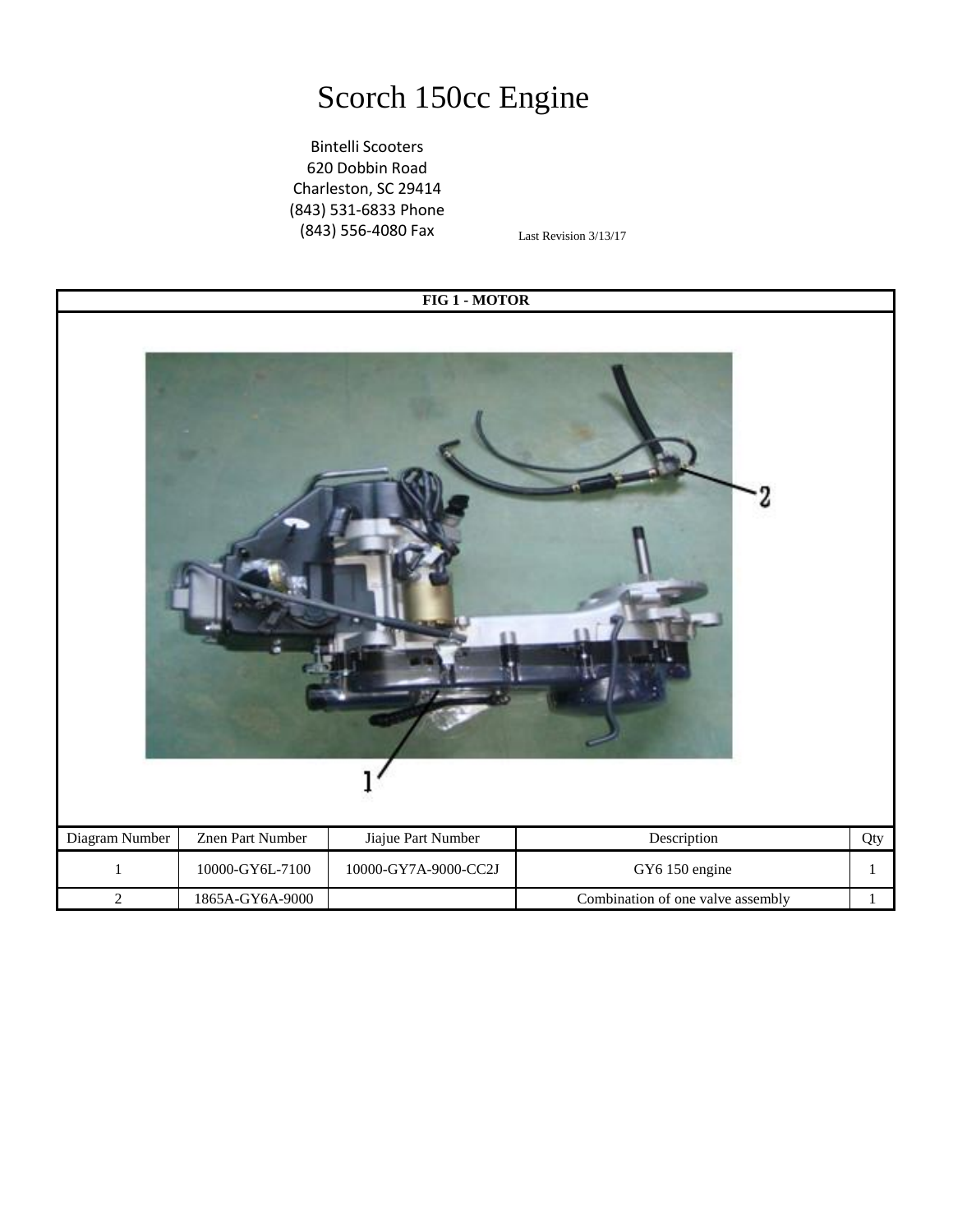|                  |                  | <b>FIG 2 - CYLINDER</b>           |                |
|------------------|------------------|-----------------------------------|----------------|
|                  |                  | A                                 |                |
|                  | Part Number      |                                   |                |
| Diagram Number   | 12100-GY6F-9000  | Description                       | Qty            |
| 1                |                  | Cylinder                          | $\mathbf{1}$   |
| $\overline{c}$   | 90001-06022-08   | Bolt M6×22                        | $\overline{c}$ |
| 3                | 14520-GY6A-9000  | Chain adjuster assy               | $\mathbf{1}$   |
| $\overline{4}$   | 14523--GY6A-9000 | Gasket chain adjuster             | $\mathbf{1}$   |
| 5                | 12191-GY6A-9000  | Cylinder pad of paper             | $\mathbf{1}$   |
| $\sqrt{6}$       | 12251-GY6F-9000  | Gasket cylinder head              | $\mathbf{1}$   |
| $\boldsymbol{7}$ | 94310-10160      | Pin dowel $10\times16$            | $\overline{4}$ |
| $8\,$            | 94050-12080      | Nut M12x1.25 (11)                 | $\sqrt{2}$     |
| 9                | 90440-GY6A-9000  | Washer (12x24x2)                  | $\overline{2}$ |
| $10\,$           | 90201-02212-08   | Lock nut, crankshaft (M22x1x6)    | $\mathbf{1}$   |
| 11               | 90403--GY6A-9000 | Washer (22x39x2)                  | $\mathbf{1}$   |
| 12               | 13111-GY6F-9000  | Piston pin                        | $\mathbf{1}$   |
| 13               | 13011-GY6F-9000  | Piston ring set                   | $\mathbf{1}$   |
| 14               | 13010-GY6A-9000  | Crank and connecting rod assembly | $\mathbf{1}$   |
| 15               | 90701-GY6A-9000  | Woodruff key                      | $\sqrt{2}$     |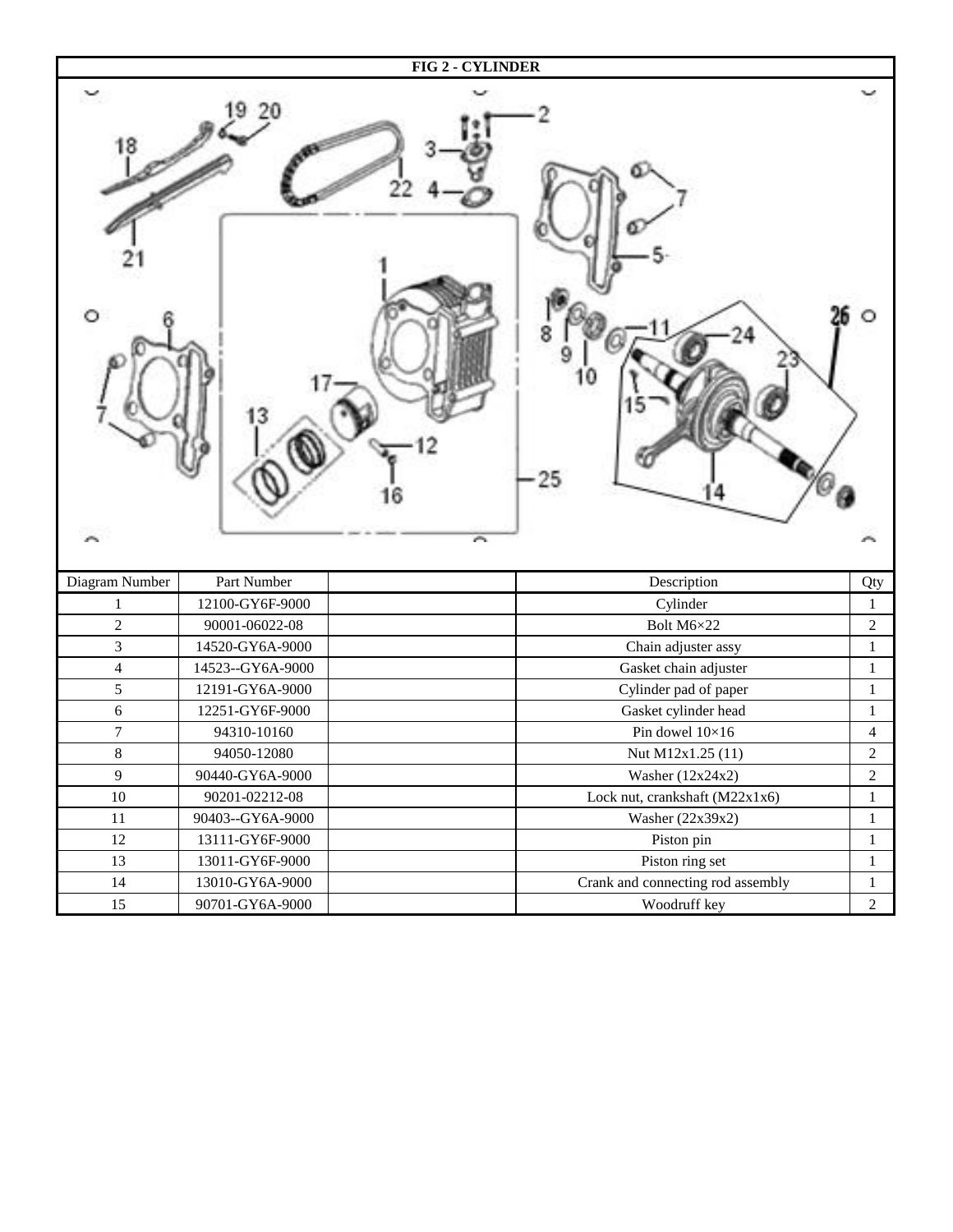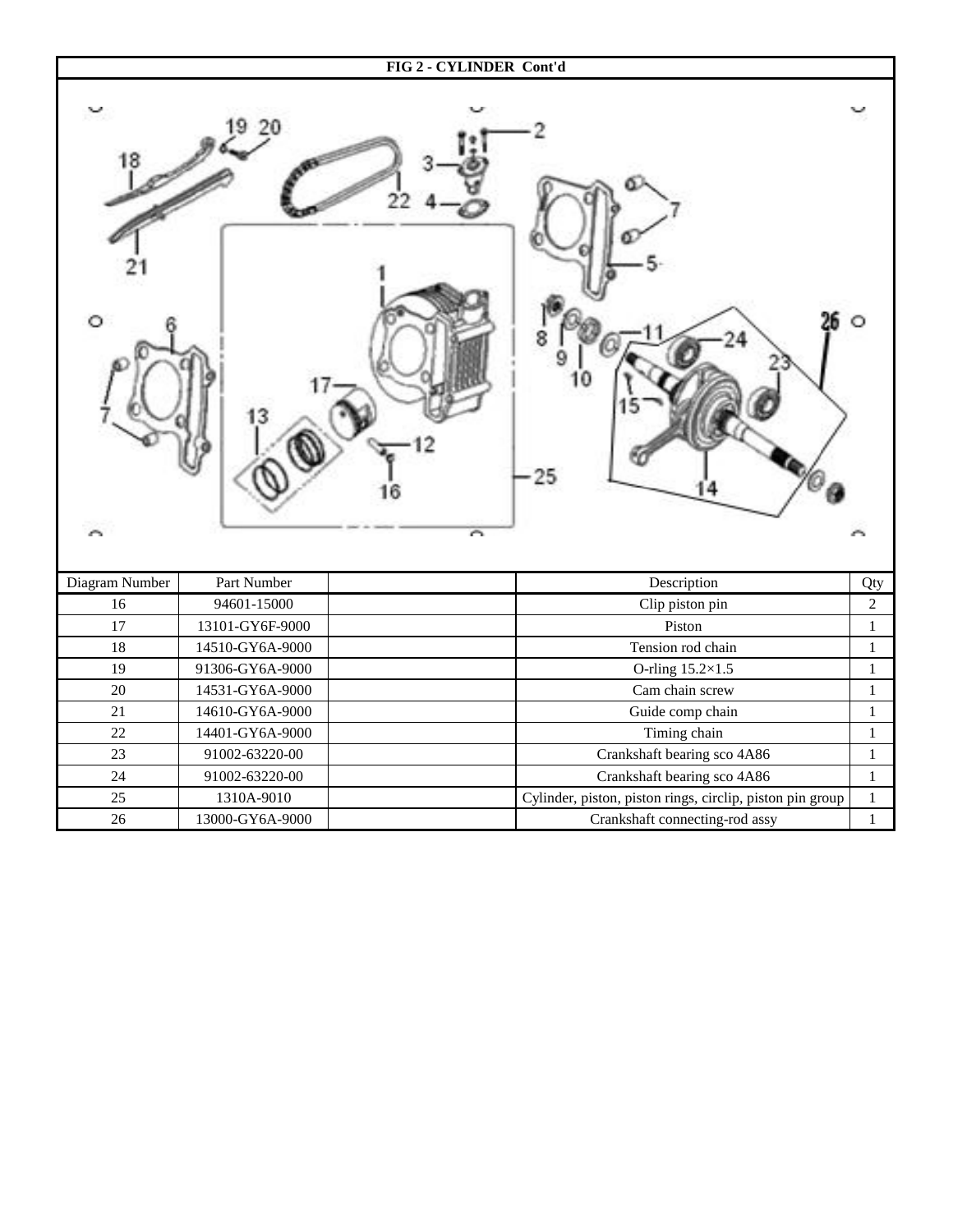|                       |                    | <b>FIG 3 - CYLINDER HEAD</b> |                         |  |  |
|-----------------------|--------------------|------------------------------|-------------------------|--|--|
| 13<br>$1 - 18$        |                    |                              |                         |  |  |
| <b>Diagram Number</b> | <b>Part Number</b> | <b>Description</b>           | Qty                     |  |  |
| $\mathbf{1}$          | 96001-06025-08     | Bolt M6×25                   | $\mathfrak{Z}$          |  |  |
| $\sqrt{2}$            | 12310-GY6A-9200    | Cylinder head cover          | $\mathbf{1}$            |  |  |
| $\overline{3}$        | 12391-GY6A-9010    | Gasket head cover            | $\mathbf{1}$            |  |  |
| $\overline{4}$        | 1221A-GY6A-9000    | Rocker bracket assembly      | $\mathbf{1}$            |  |  |
| $\mathfrak{S}$        | 94050-08080        | Nut M8                       | $\overline{\mathbf{4}}$ |  |  |
| $\sqrt{6}$            | 90465-GY6A-9000    | Washer $\phi$ 8x $\phi$ 19x2 | $\overline{4}$          |  |  |
| $\boldsymbol{7}$      | 14781-GY6A-9000    | Valve cone half              | 4                       |  |  |
| $\,8\,$               | 14771-GY6A-9000    | Retainer valve spring        | $\overline{2}$          |  |  |
| 9                     | 14761-GY6A-90000   | Spring, valve inner          | $\overline{c}$          |  |  |
| $10\,$                | 14751-GY6A-9000    | Spring, valve outer          | $\overline{c}$          |  |  |
| $11\,$                | 14775-GY6A-9000    | Valve spring washer          | $\overline{2}$          |  |  |
| 12                    | 12209-GY6A-9000    | Valve seals                  | $\overline{c}$          |  |  |
| 13                    | 12200-GY6F-9100    | Cyliner head                 | $\mathbf{1}$            |  |  |
| 14                    | 94301-08140        | Bowel pin 8x14               | $\overline{4}$          |  |  |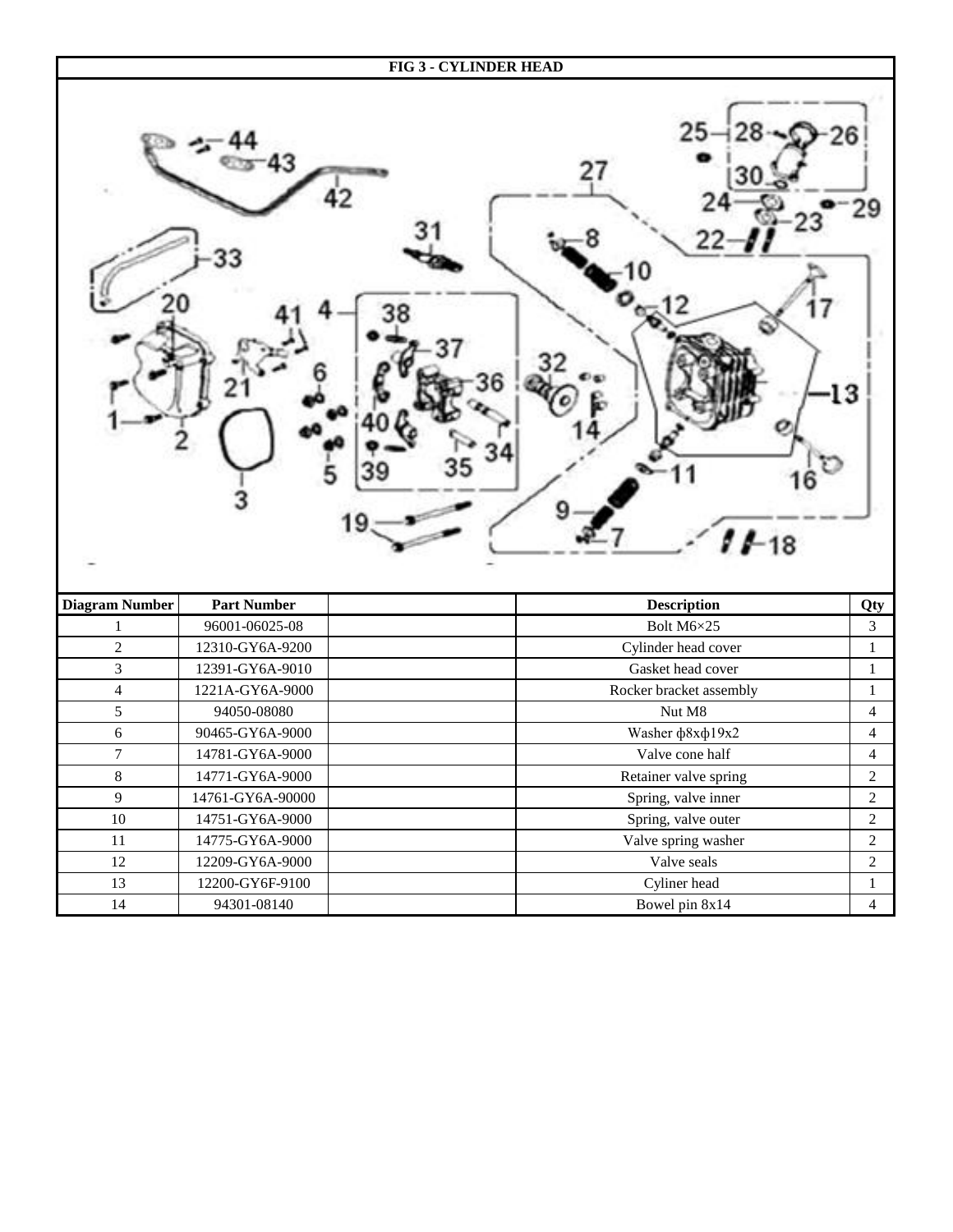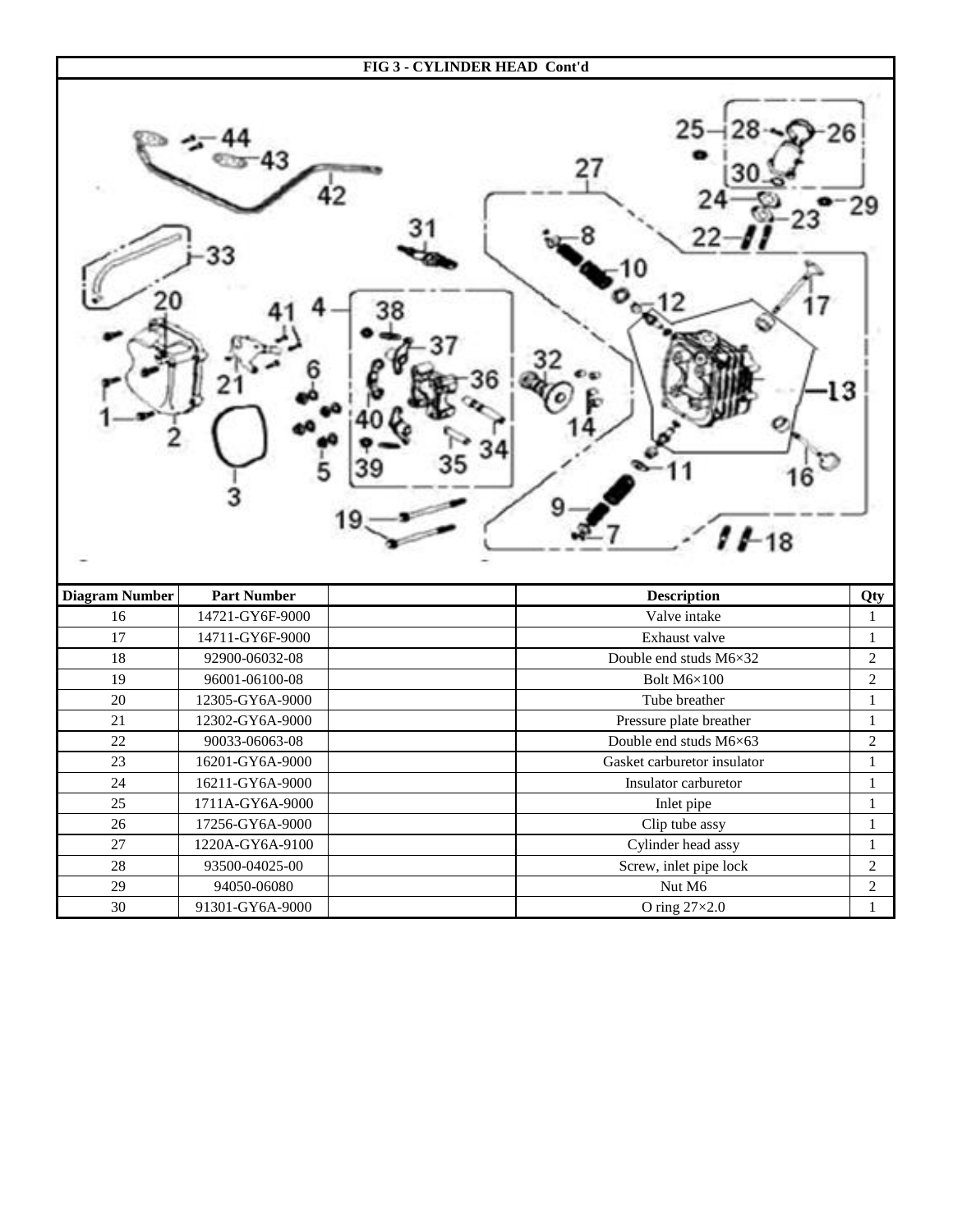

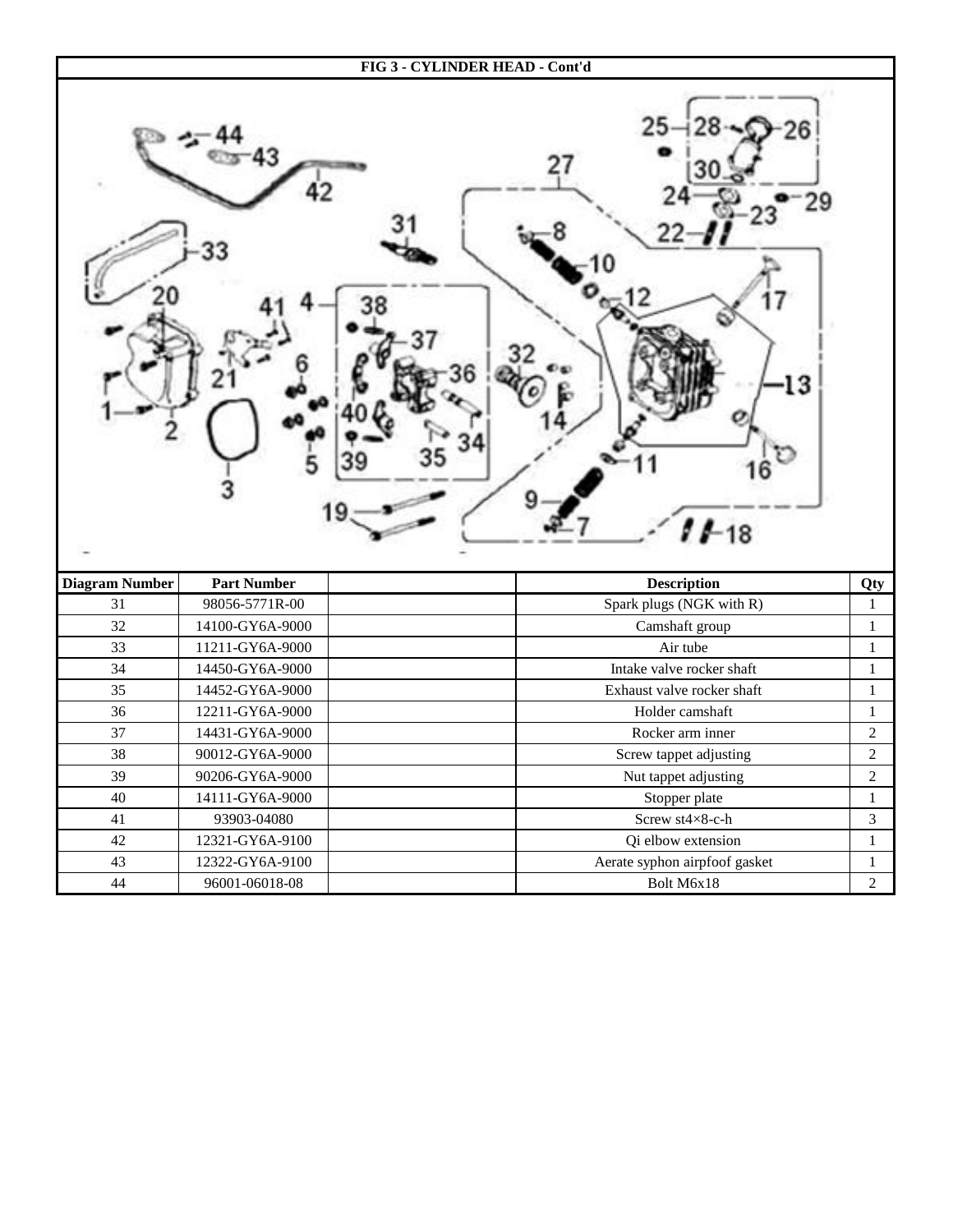| FIG 4 - RIGHT SIDE CRANK CASE   |                    |                              |                  |  |  |
|---------------------------------|--------------------|------------------------------|------------------|--|--|
| 16<br>-17<br>6<br>11<br>з<br>12 |                    |                              |                  |  |  |
| <b>Diagram Number</b>           | <b>Part Number</b> | <b>Description</b>           | Qty              |  |  |
| $\mathbf{1}$                    | 11100-GY6A-9000    | Crank case comp right        | $\mathbf{1}$     |  |  |
| $\overline{2}$                  | 11192-GY6A-9000    | Gasket crandcaser            | $\mathbf{1}$     |  |  |
| $\overline{3}$                  | 28120-GY6A-9000    | Clutch assy, start           | $\mathbf{1}$     |  |  |
| $\overline{4}$                  | 91104-GY6A-9000    | Bearing needle               | $\mathbf{1}$     |  |  |
| 5                               | 28110-GY6A-9000    | Gear clutch assy             | $\mathbf{1}$     |  |  |
| 6                               | 2812A-GY6A-9000    | Clutch assy                  | $\mathbf{1}$     |  |  |
| $\boldsymbol{7}$                | 31200-GY6A-9000    | Starting motor assy          | $\mathbf{1}$     |  |  |
| $8\,$                           |                    | O-ring                       | $\mathbf{1}$     |  |  |
| $\mathbf{9}$                    |                    | Cable starting motor         | 1                |  |  |
| 10                              | 94050-06080        | Nut M6                       | $\mathbf{1}$     |  |  |
| 11                              | 15100-GY6A-9000    | Pump assy oil                | $\mathbf{1}$     |  |  |
| 12                              | 15141-GY6A-9000    | Sprocket drive               | $\mathbf{1}$     |  |  |
| 13                              |                    | Separator oil                | 1                |  |  |
| 14                              | 15133-GY6A-9000    | Sprocket drive               | $\mathbf{1}$     |  |  |
| 15                              | 11102-GY6A-9000    | Bush engine hanger           | $\mathbf{1}$     |  |  |
| 16                              |                    | Shaft starter reduction gear | $\mathbf{1}$     |  |  |
| $17\,$                          | 28101-GY6A-9000    | Gear starter reduction       | $\mathbf{1}$     |  |  |
| $18\,$                          | 90031-GY6A-9000    | Double end studs M8x187.5    | $\mathbf{2}$     |  |  |
| 19                              | 96001-06050-08     | Bolt M6×50                   | $\sqrt{2}$       |  |  |
| $20\,$                          | 94301-08140        | Bowel pin 8x14               | $\overline{c}$   |  |  |
| 21                              | 96001-06012-08     | Bolt M6×12                   | $\overline{c}$   |  |  |
| $22\,$                          | 96001-06025-08     | Bolt M6×25                   | $\boldsymbol{2}$ |  |  |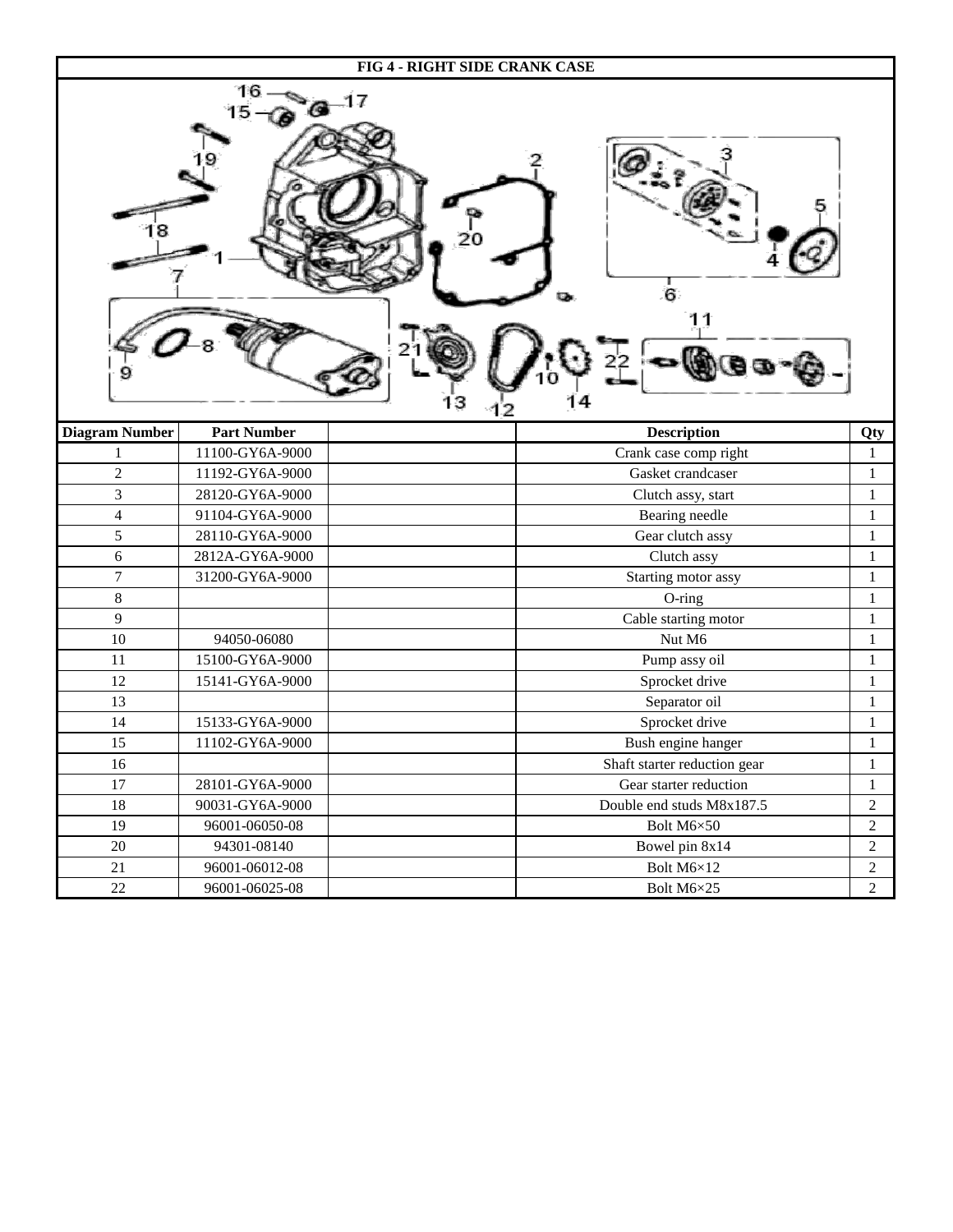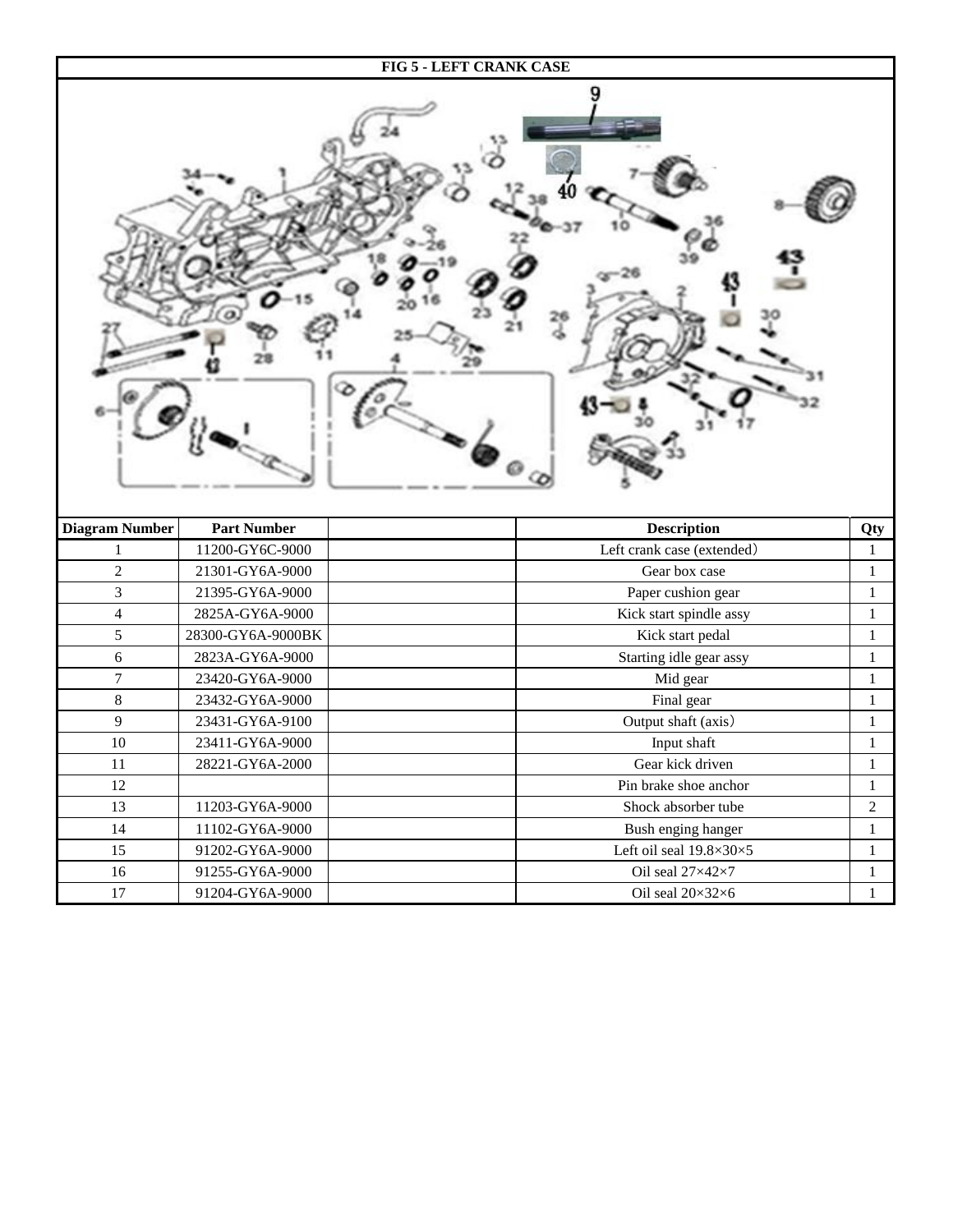

| 2 |
|---|
| 2 |
|   |
|   |
| 2 |
| 4 |
|   |
|   |
| 2 |
|   |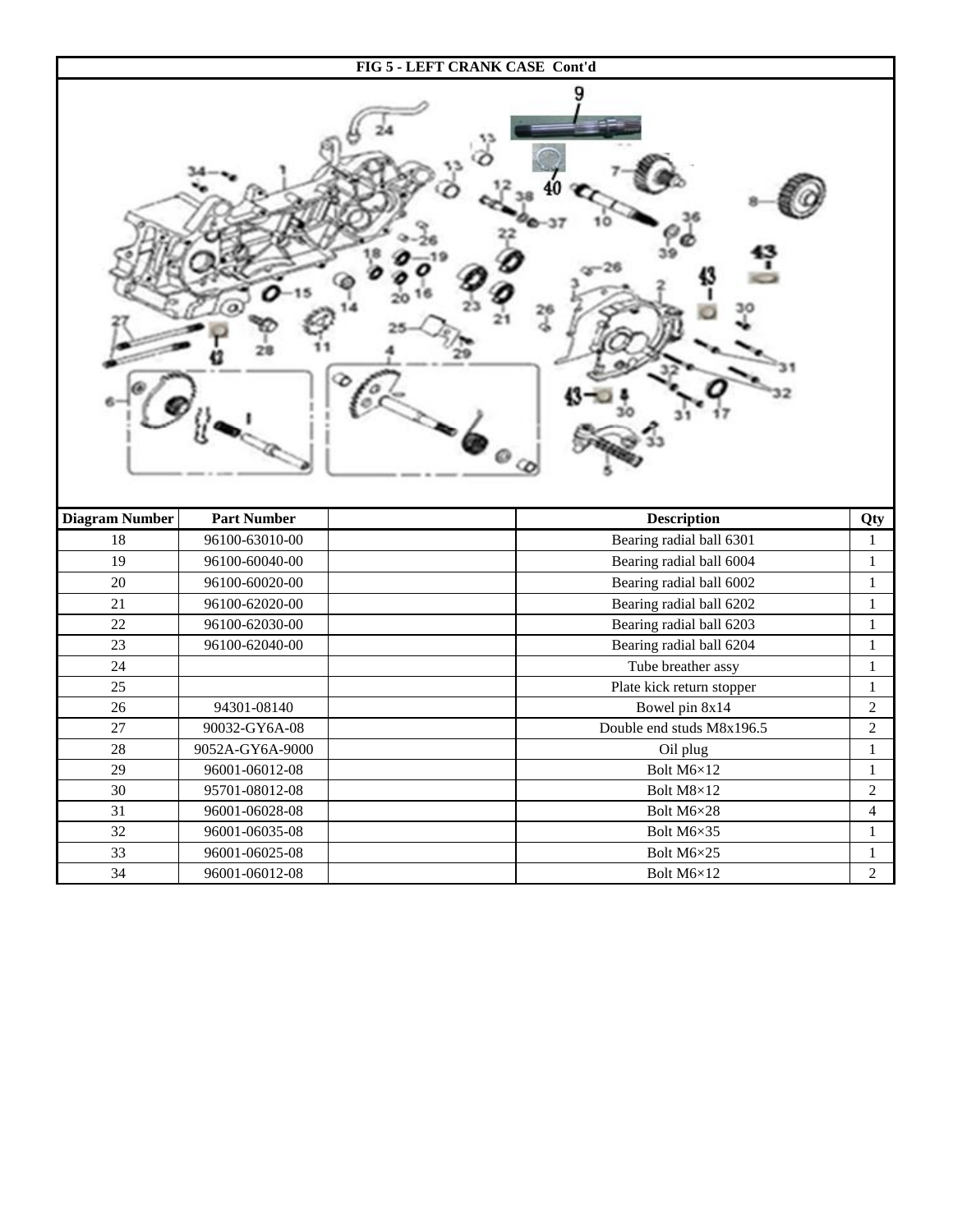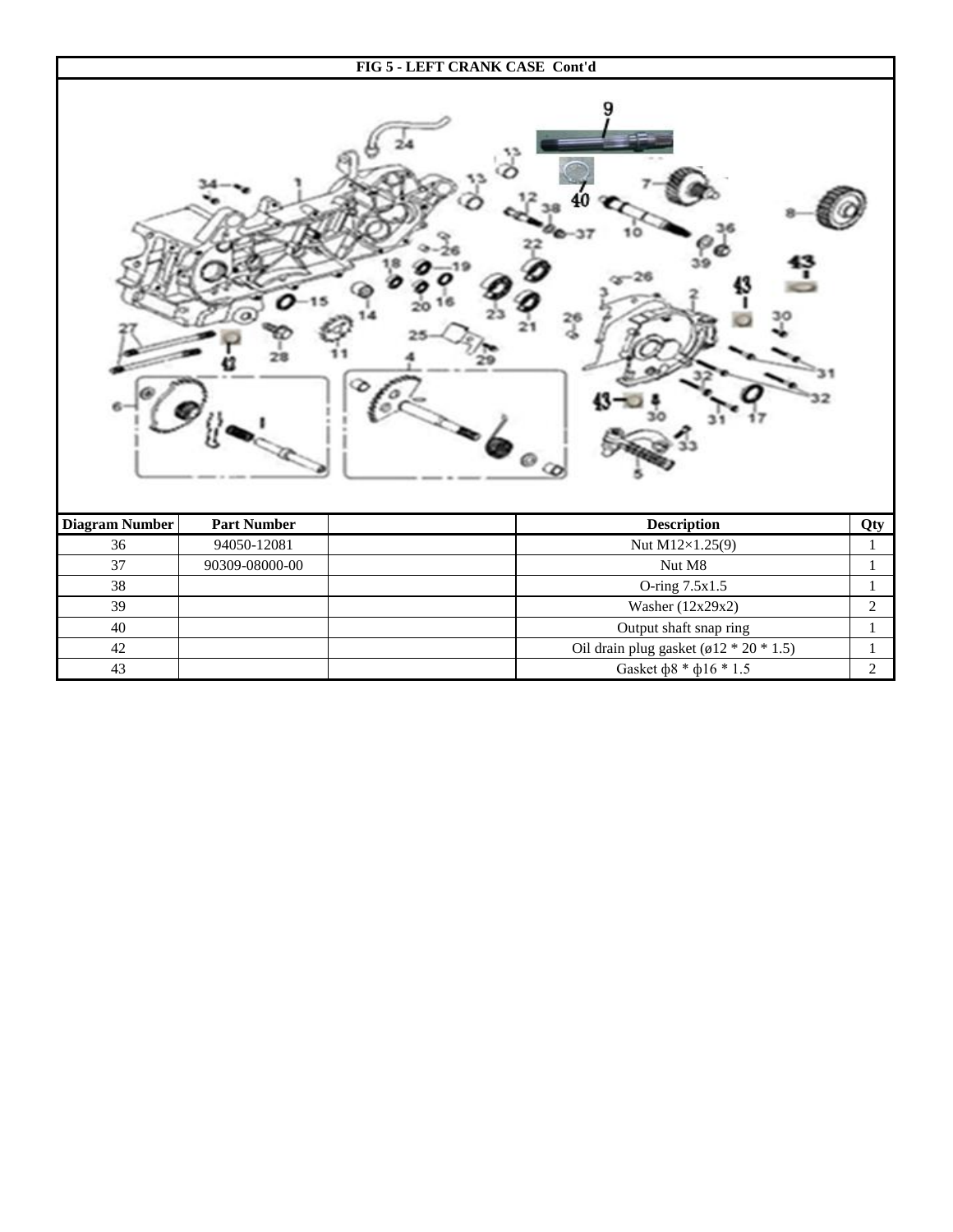| FIG 6 - RIGHT OIL COVER |                    |                                 |                  |  |  |
|-------------------------|--------------------|---------------------------------|------------------|--|--|
| 8<br>ဒု<br>5            |                    |                                 |                  |  |  |
| <b>Diagram Number</b>   | <b>Part Number</b> | <b>Description</b>              | Qty              |  |  |
| 1                       | 11331-GY6A-9000    | Right crankcase cover           | $\mathbf{1}$     |  |  |
| $\overline{2}$          | 11394-GY6A-9000    | Right crankcase cover paper pad | $\mathbf{1}$     |  |  |
| 3                       | 15651-GY6A-9000    | Dip Stick                       | $\mathbf{1}$     |  |  |
| $\overline{\mathbf{4}}$ | 12361-GY6A-9000    | O-ring and oil network cover    | $\mathbf{1}$     |  |  |
| 5                       | 15426-GY6A-9000    | Oil filter spring               | $\mathbf{1}$     |  |  |
| 6                       | 15421-GY6A-9000    | Oil network                     | $\mathbf{1}$     |  |  |
| $\boldsymbol{7}$        |                    | Clamper magneto                 | $\mathbf{1}$     |  |  |
| 8                       | 94301-08140        | Bowel pin 8x14                  | $\boldsymbol{2}$ |  |  |
| 9                       | 91203-GY6A-9000    | Right oil seal19.8×30×5         | $\mathbf{1}$     |  |  |
| $10\,$                  | 90001-06040-08     | Bolt M6×40                      | $\mathbf{1}$     |  |  |
| $11\,$                  | 96001-06095-08     | Bolt M6×95                      | $\overline{4}$   |  |  |
| 12                      | 96001-06100-08     | Bolt M6×100                     | $\mathbf{1}$     |  |  |
| $13\,$                  | 96001-06110-08     | Bolt $M6\times110$              | $\sqrt{2}$       |  |  |
| 14                      | 96001-06028-08     | Bolt M6×28                      | $\mathbf{1}$     |  |  |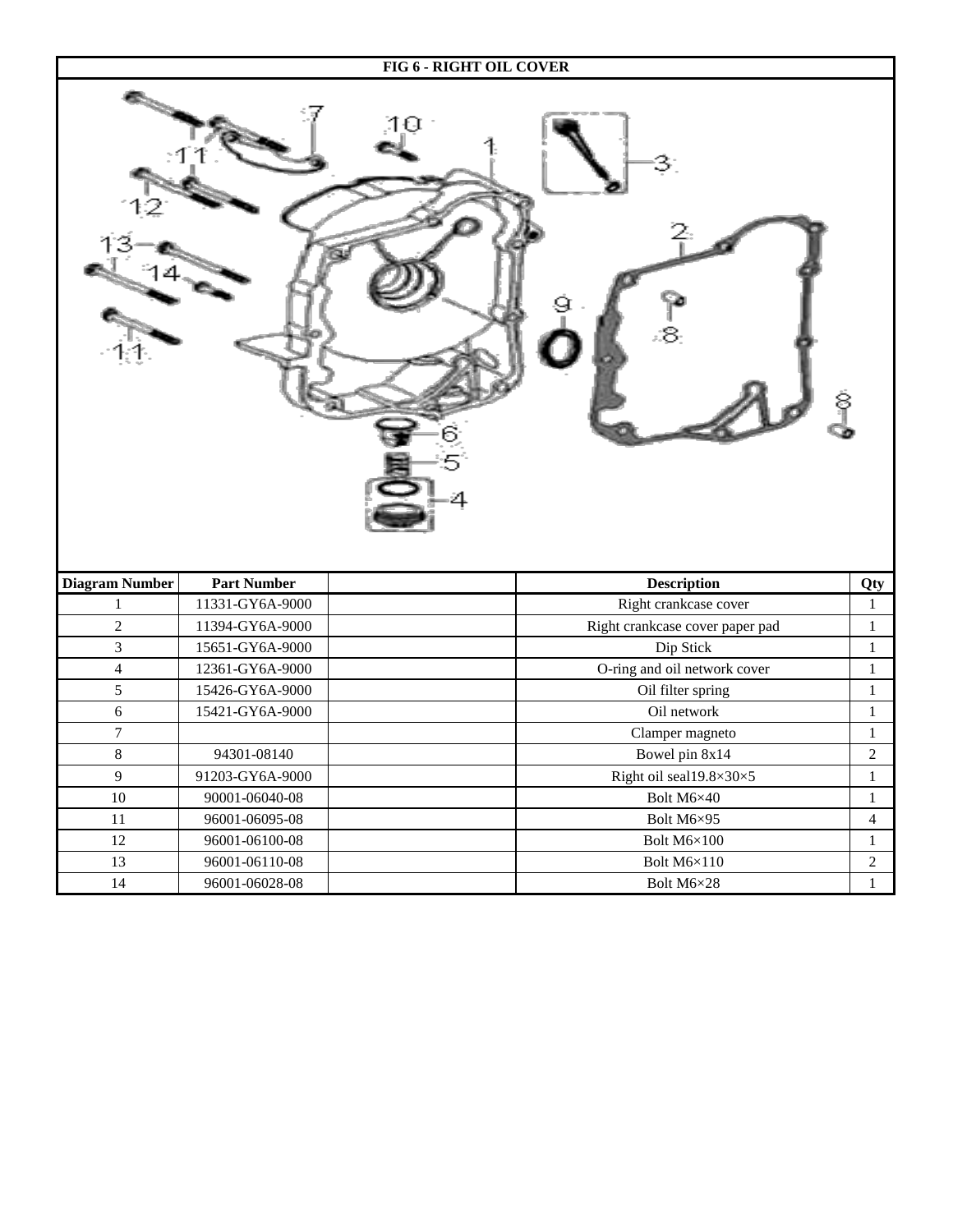|                |                    | FIG 7 - RIGHT CRANKCASE COVER             |                  |
|----------------|--------------------|-------------------------------------------|------------------|
| 6.<br>10       |                    |                                           |                  |
| Diagram Number | <b>Part Number</b> | <b>Description</b>                        | Qty              |
| $\mathbf{1}$   | 11341-GY6C-9100    | Smoky cover the left circle qi (extended) | $\mathbf{1}$     |
| $\mathbf 2$    | 11395-GY6F-9000    | Gasket for crankcase cover                | $\mathbf{1}$     |
| $\overline{3}$ | 11380-GY6A-9000    | Platel cover                              | $\mathbf{1}$     |
| $\overline{4}$ | 90001-06040-08     | Bolt M6×40                                | $\boldsymbol{7}$ |
| 5              | 96001-06012-08     | Bolt M6×12                                | $\,1\,$          |
| 6              |                    | Plate                                     | $\mathbf{1}$     |
| $\overline{7}$ | 11382-GY6A-9000    | Clamper brake cable                       | $\mathbf{1}$     |
| $\,8\,$        | 93903-04080        | Screw st4×8-c-h                           | $\overline{4}$   |

9 90001-06065-08 Bolt M6×65 Bolt M6×65 1 10 11381-GY6A-9000 Throttle clamp 1

11 90001-06070-08 Bolt M6×65 1<br>12 90001-06045-08 Bolt M6×45 1

90001-06045-08 **Bolt M6×45 1**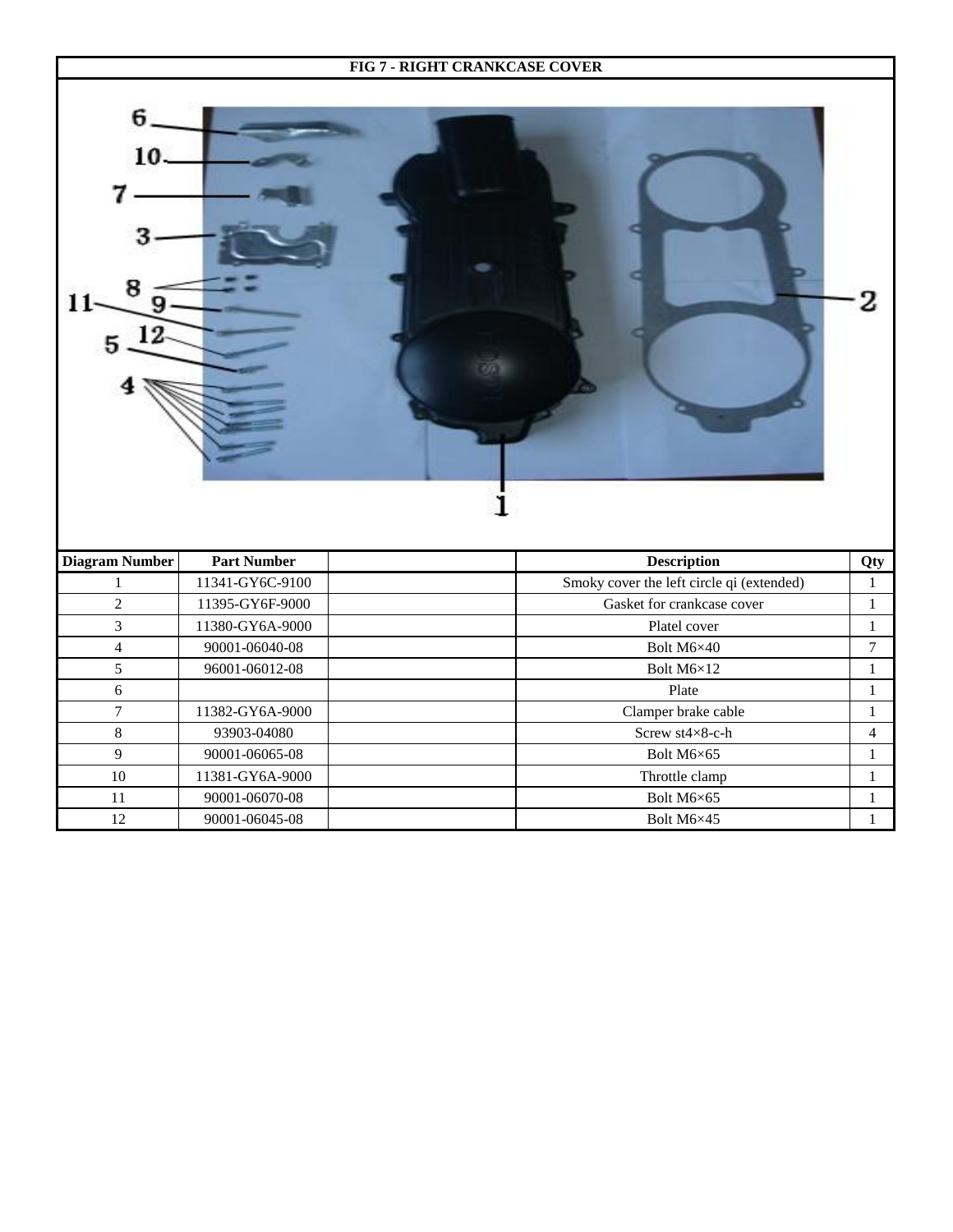| FIG 8 - FAN & ALTERNATOR                                                                         |                    |  |                                       |                |  |
|--------------------------------------------------------------------------------------------------|--------------------|--|---------------------------------------|----------------|--|
| 21<br>$11 - 1$<br>12<br>19<br>13<br>$\mathcal{E}_1$<br>20<br>-222<br>10<br>20<br>24<br>$2^{-15}$ |                    |  |                                       |                |  |
| <b>Diagram Number</b>                                                                            | <b>Part Number</b> |  | <b>Description</b>                    | Qty            |  |
| 1                                                                                                | 31100-GY6A-9000    |  | Magnetic motor assembly (12 pole)     | 1              |  |
| $\mathbf 2$                                                                                      | 31120-GY6A-9000    |  | Magneto Coil                          | $\mathbf{1}$   |  |
| $\overline{3}$                                                                                   | 31110-GY6A-9000    |  | Magneto flywheel                      | $\mathbf{1}$   |  |
| $\overline{4}$                                                                                   |                    |  | Magneto Trigger                       | 1              |  |
| 5                                                                                                | 19510-GY6A-9000    |  | Wind wheel                            | 1              |  |
| 6                                                                                                | 19611-GY6A-9000    |  | Bust shroud                           | $\mathbf{1}$   |  |
| $\boldsymbol{7}$                                                                                 | 19610-GY6A-9000    |  | Cooling fan cover assy,               | 1              |  |
| $8\,$                                                                                            | 19621-GY6A-9000    |  | Shroud comp a                         | $\mathbf{1}$   |  |
| 9                                                                                                | 19630-GY6A-9000    |  | Shroud comp b                         | 1              |  |
| 10                                                                                               | 19625-GY6A-9000    |  | Seal set, fan protection cover        | 1              |  |
| 11                                                                                               |                    |  | Aerate pipe                           | 1              |  |
| 12                                                                                               |                    |  | Peephole cover                        | 1              |  |
| 13                                                                                               | 19632-GY6A-9000    |  | Clip high tension cord                | 1              |  |
| 14                                                                                               | 11386-GY6A-9000    |  | Clamper breather tube                 | 1              |  |
| 15                                                                                               | 11385-GY6A-9000    |  | Clamper overflow tube                 | $\mathbf{1}$   |  |
| 16                                                                                               |                    |  | Clamper starter cable                 | 1              |  |
| $17\,$                                                                                           | 96001-06022-08     |  | Bolt M6×22                            | $\overline{c}$ |  |
| $18\,$                                                                                           | 92101-05012-08     |  | Bolt M5×12                            | $\sqrt{2}$     |  |
| 19                                                                                               | 96001-06018-08     |  | Bolt M6x18                            | $\overline{4}$ |  |
| $20\,$                                                                                           | 93904-35380        |  | Screw tapping st5×16-c-h              | $\overline{4}$ |  |
| 21                                                                                               | 96001-06025-08     |  | Bolt M6×25                            | 3              |  |
| $22\,$                                                                                           | 19633-GY6A-9000    |  | Rubber cap, upper protetion fan cover | $\mathbf{1}$   |  |
| 23                                                                                               | 94050-12080        |  | Nut M12x1.25 (11)                     | $\mathbf{1}$   |  |
| 24                                                                                               | 90440-GY6A-9000    |  | Washer $\phi$ 12x $\phi$ 24x2         | $\mathbf{1}$   |  |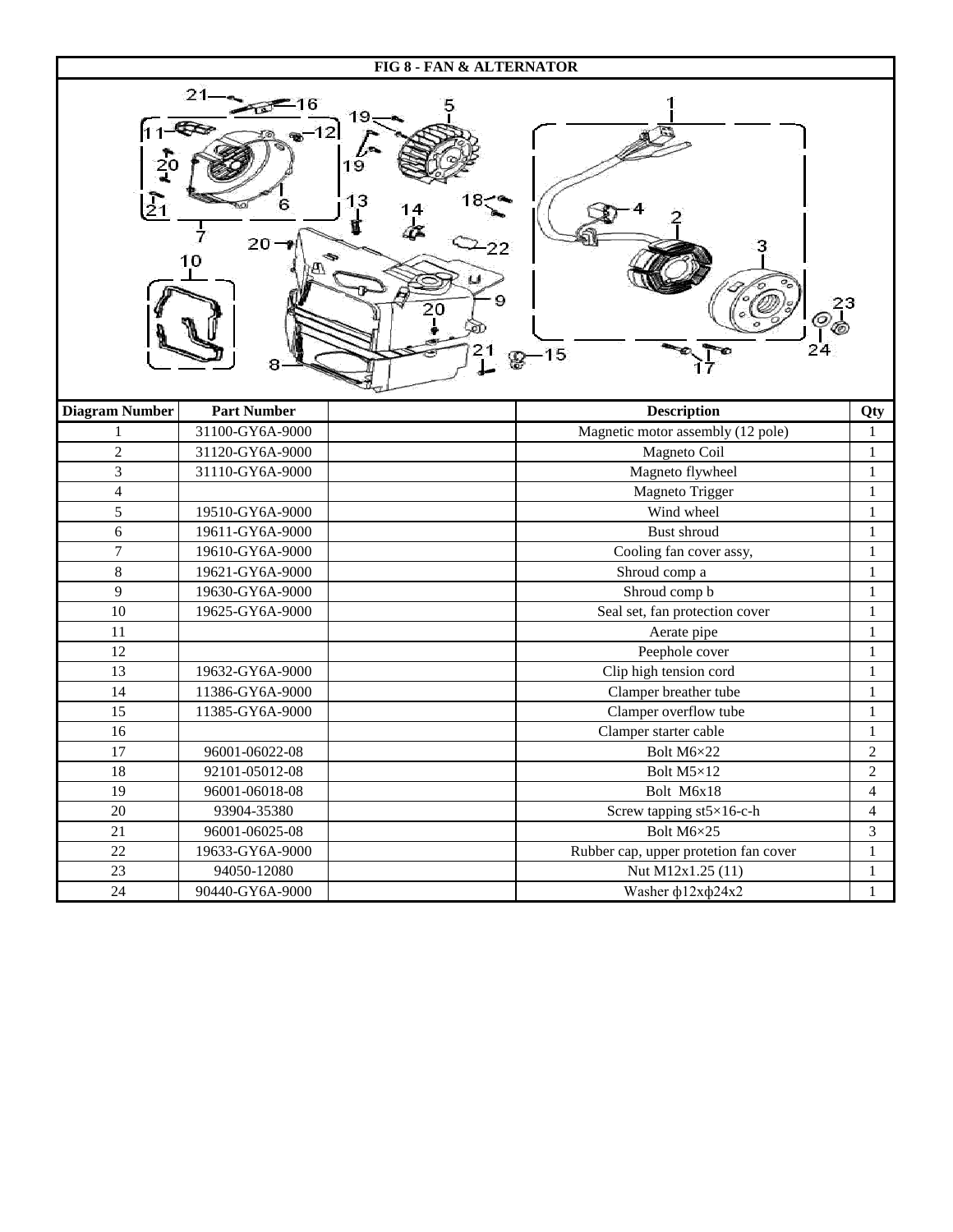